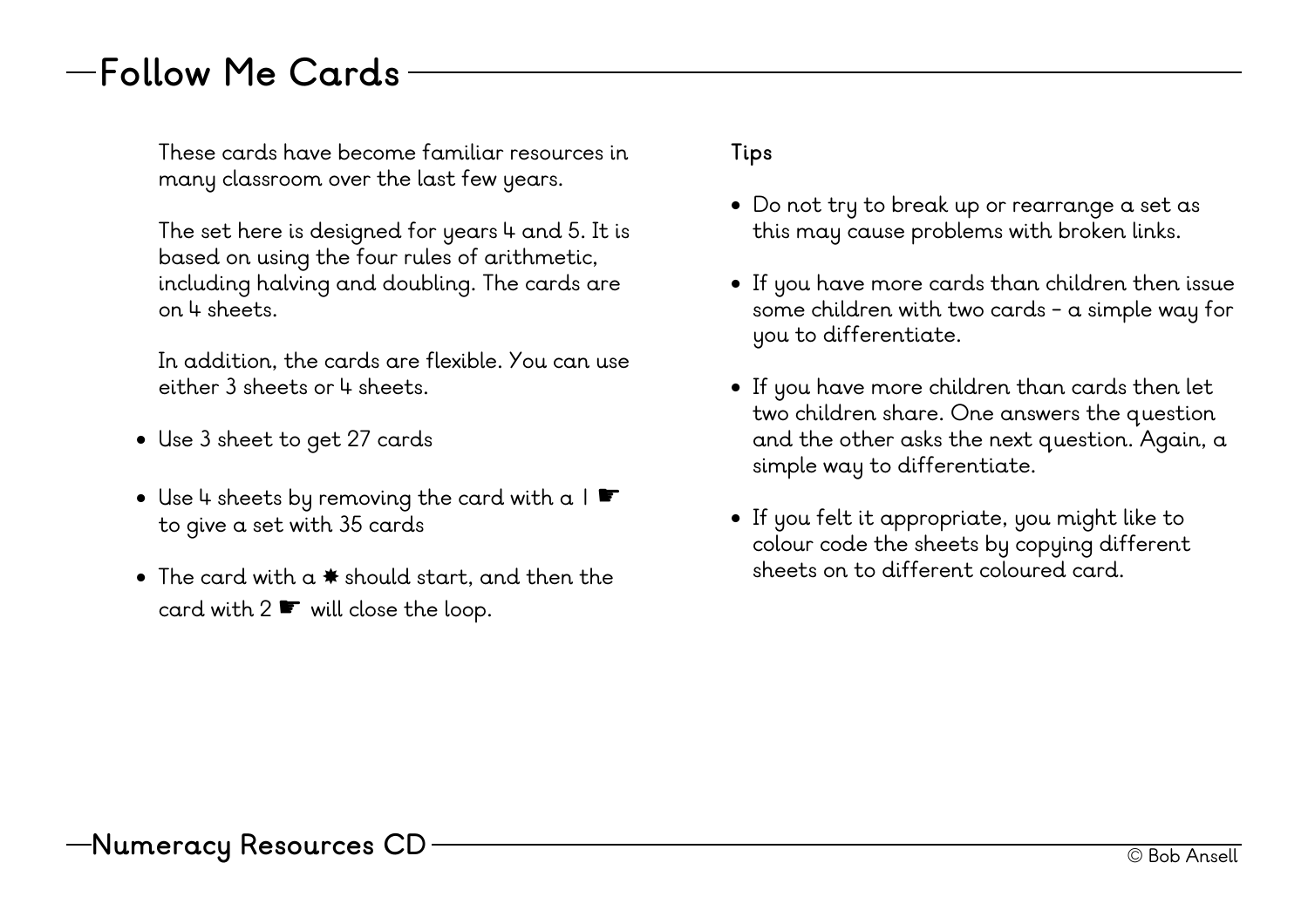| -Follow Me Cards                            |                                | General Sheet I                   |
|---------------------------------------------|--------------------------------|-----------------------------------|
| $\bigstar$<br>$I$ am $24$<br>divide me by 3 | $I$ am $8$<br>multiply me by 6 | $I$ am $48$<br>subtract 3 from me |
| $I$ am $45$<br>divide me by 5               | I am 9<br>add 4 to me          | $I$ am $13$<br>add 3 to me        |
| $I$ am $16$<br>double me                    | I am 32<br>divide me by 8      | $I$ am $4$<br>multiply me by 10   |
| -Numeracy Resources CD                      |                                | © Bob Ansell                      |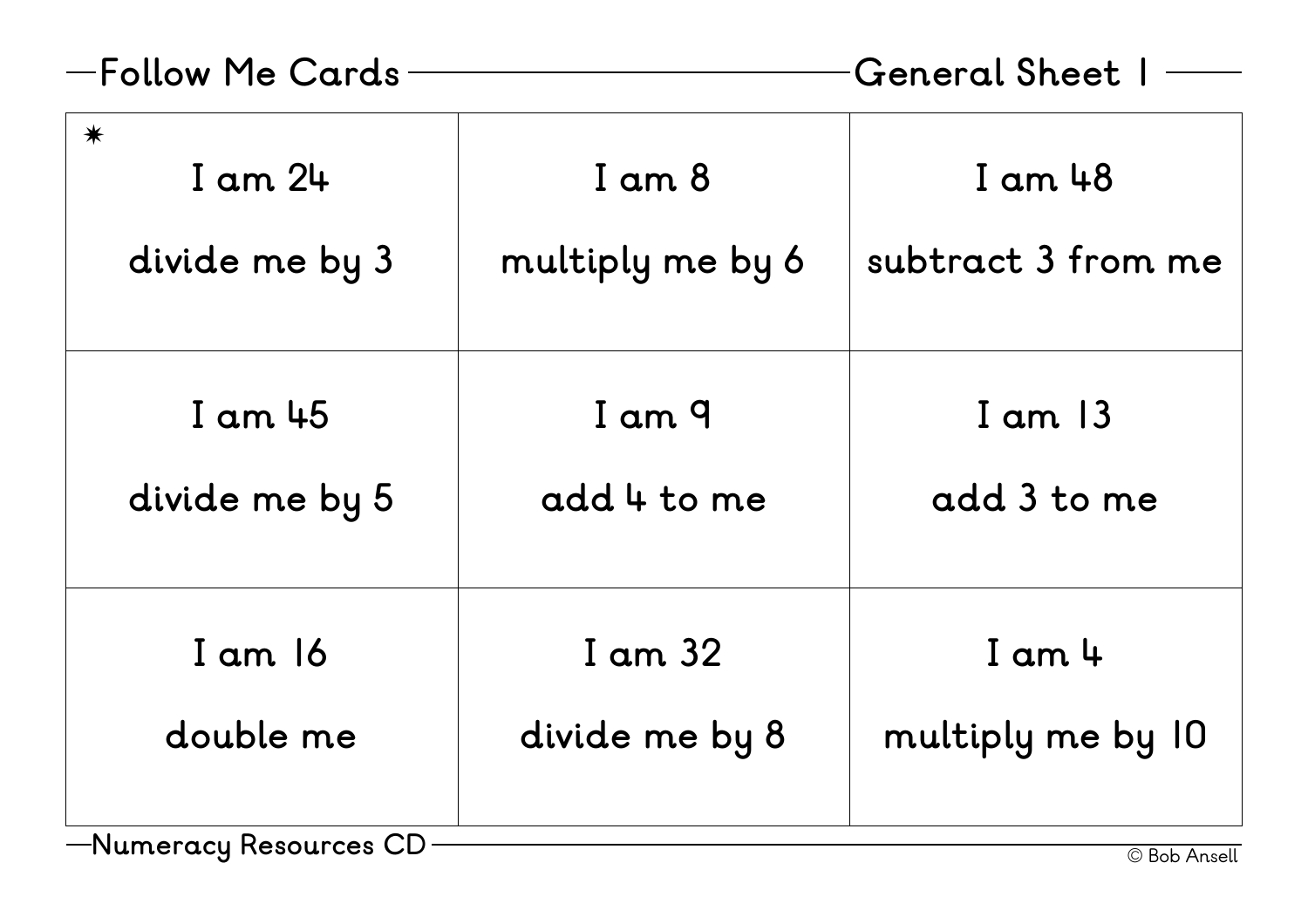| -Follow Me Cards                   |                             | <b>General Sheet 2</b>    |
|------------------------------------|-----------------------------|---------------------------|
| $I$ am $40$<br>halve me            | I am 20<br>multiply me by 3 | I am 60<br>divide me by 5 |
| I am $12$<br>subtract 5<br>from me | $I$ am $7$<br>double me     | $I$ am $I$ 4<br>double me |
| I am 28<br>subtract 3<br>from me   | I am 25<br>divide me by 5   | $I$ am $5$<br>double me   |
| —Numeracy Resources CD             |                             | © Bob Ansell              |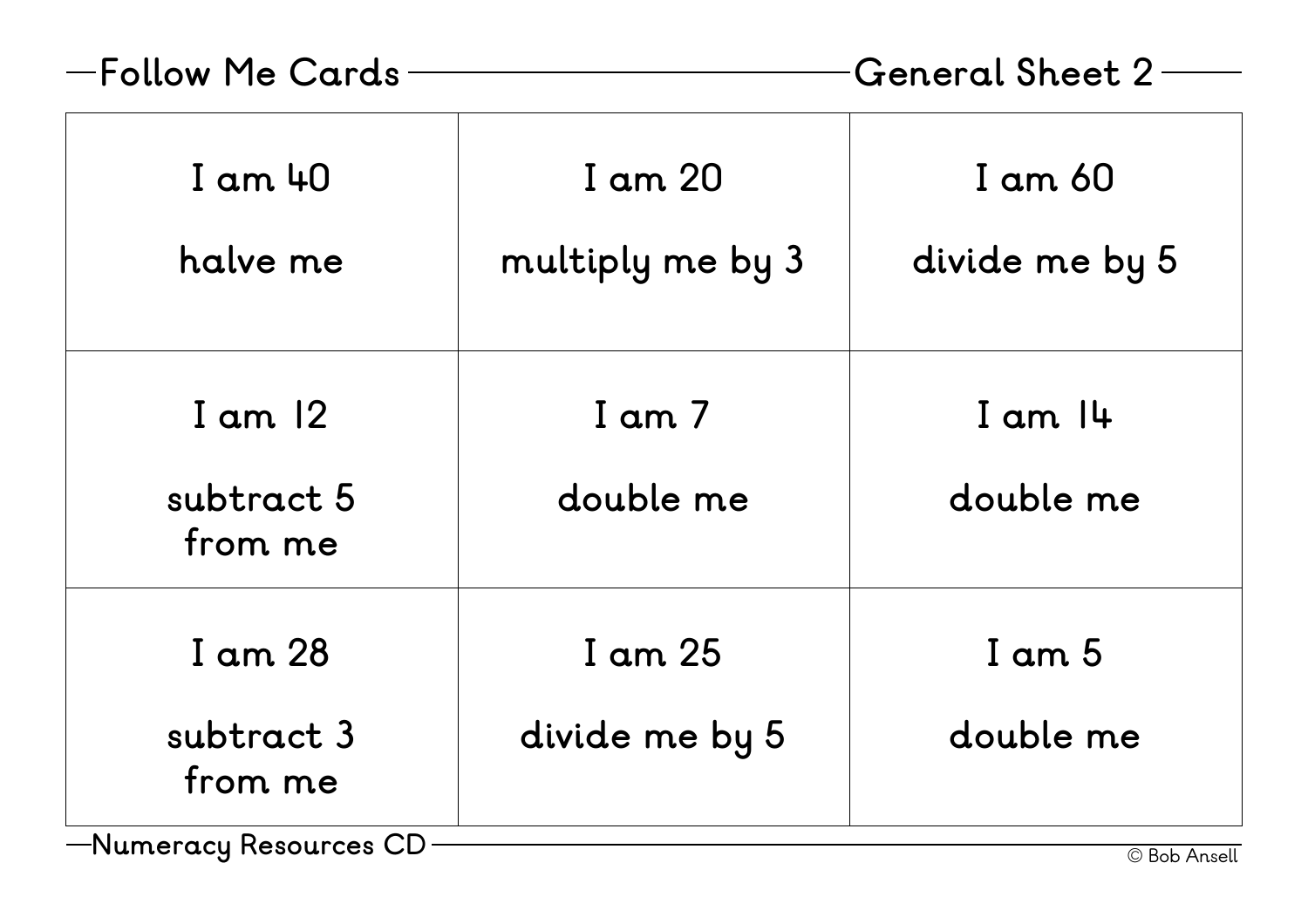| -Follow Me Cards                    | <b>General Sheet 3</b>          |                                      |
|-------------------------------------|---------------------------------|--------------------------------------|
| $I$ am $10$<br>multiply me 3        | I am 30<br>divide me by 5       | I am 6<br>multiply me by 7           |
| $I$ am $42$<br>halve me             | $I$ am $2I$<br>multiply me by 4 | $I$ am $84$<br>subtract 7<br>from me |
| I am 77<br>divide me by 7<br>$\cap$ | $I$ am $II$<br>double me        | I am 22<br>add 2 to me               |